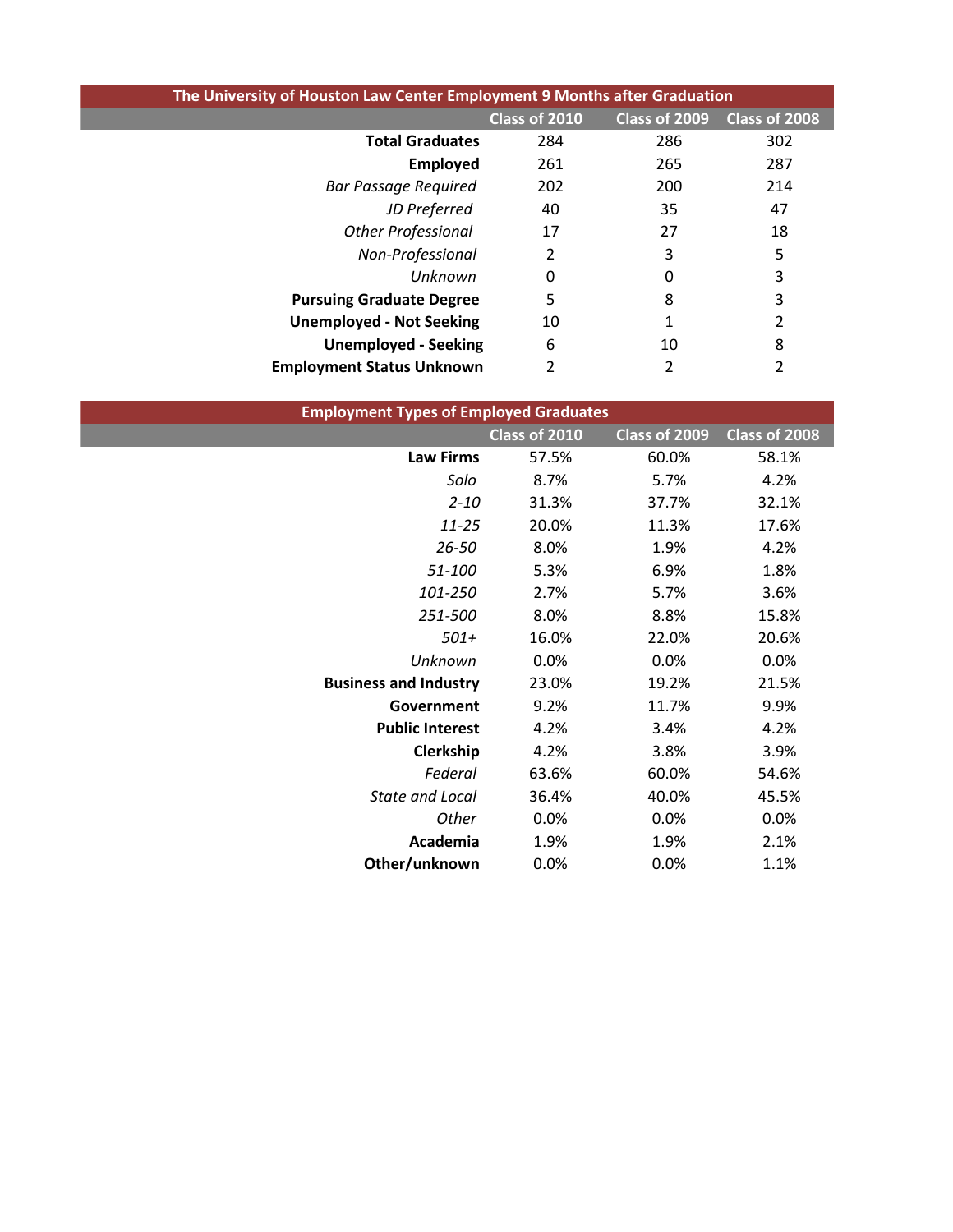| <b>Full-time Salaries of Employed Graduates</b> |               |               |               |
|-------------------------------------------------|---------------|---------------|---------------|
|                                                 | Class of 2010 | Class of 2009 | Class of 2008 |
| <b>Total Employed Graduates</b>                 | 261           | 265           | 287           |
| <b>Number of Salaries Reported</b>              | 179           | 194           | 222           |
| 25th Percentile                                 | \$53,000      | \$60,000      | \$51,500      |
| Median                                          | \$70,000      | \$81,600      | \$75,000      |
| 75th Percentile                                 | \$125,000     | \$160,000     | \$160,000     |
| Mean                                            | \$86,118      | \$98,482      | \$94,000      |
| <b>Judicial Clerk</b>                           |               |               |               |
| 25th Percentile                                 | \$45,000      | \$45,000      | \$30,000      |
| Median                                          | \$58,700      | \$60,000      | \$47,000      |
| 75th Percentile                                 | \$65,000      | \$60,000      | \$60,500      |
| Mean                                            | \$56,240      | \$53,662      | \$46,444      |
| <b>Private Practice</b>                         |               |               |               |
| 25th Percentile                                 | \$60,000      | \$70,000      | \$68,000      |
| Median                                          | \$95,000      | \$125,000     | \$125,000     |
| 75th Percentile                                 | \$160,000     | \$160,000     | \$160,000     |
| Mean                                            | \$102,730     | \$113,811     | \$113,719     |
| Government                                      |               |               |               |
| 25th Percentile                                 | \$46,500      | \$53,000      | \$45,675      |
| Median                                          | \$54,691      | \$53,500      | \$50,000      |
| 75th Percentile                                 | \$60,000      | \$65,000      | \$55,500      |
| Mean                                            | \$52,980      | \$57,881      | \$49,618      |
| <b>Public Interest</b>                          |               |               |               |
| 25th Percentile                                 | \$30,000      | \$37,000      | \$37,500      |
| Median                                          | \$38,500      | \$41,000      | \$41,000      |
| 75th Percentile                                 | \$45,000      | \$50,000      | \$45,000      |
| Mean                                            | \$40,333      | \$46,800      | \$41,778      |